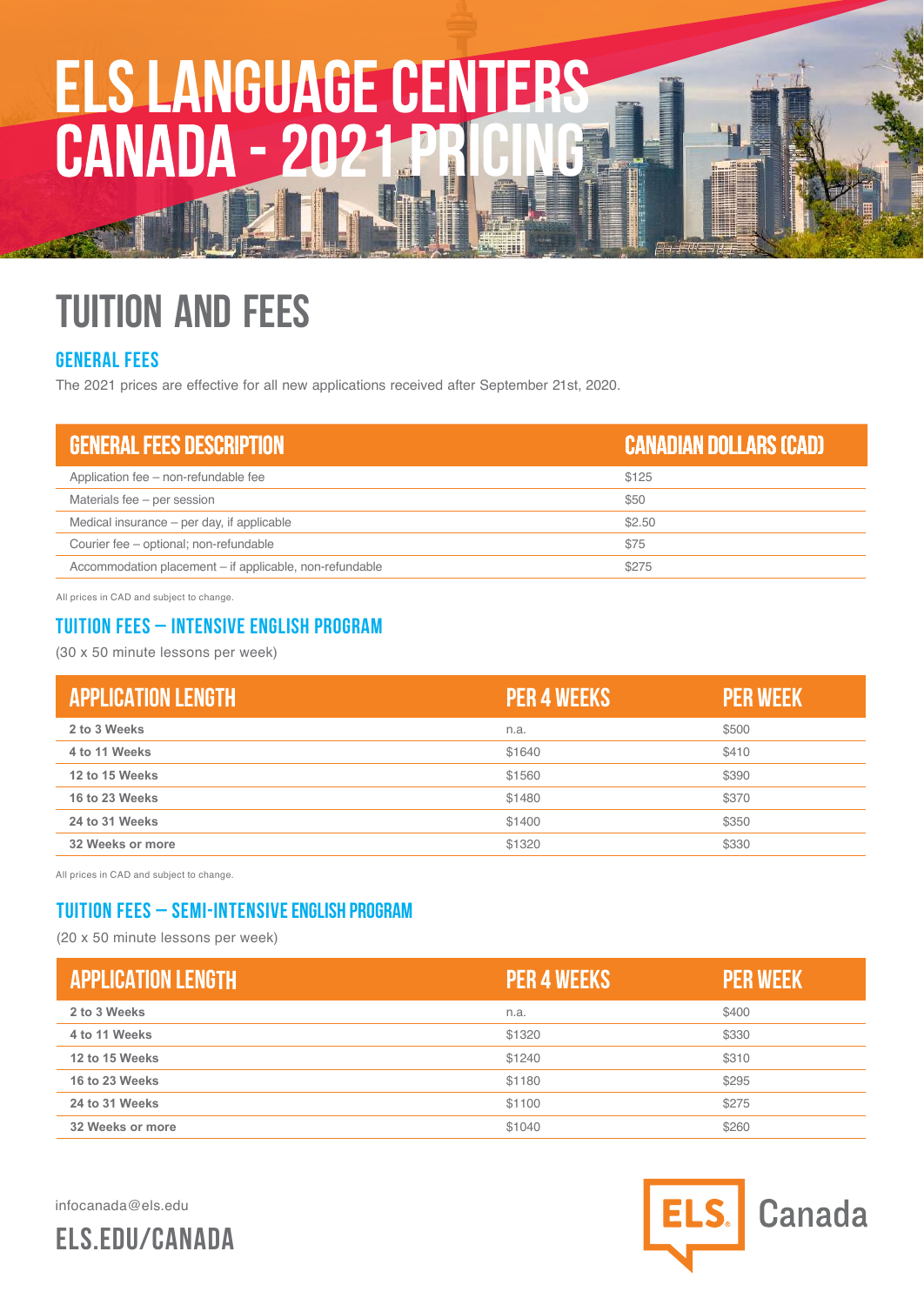#### **Tuition Fees – ONE TO ONE super intensive program**

| ONE TO ONE PROGRAM                                       | <b>1 WEEK</b> | 2 WEEKS                 | <b>3 WEEKS</b>          | <b>4 WEEKS OR MORE</b> |
|----------------------------------------------------------|---------------|-------------------------|-------------------------|------------------------|
| Super Intensive 1-1 English Program<br>(15 lessons/week) | \$1100        | $$1045$ (*2)            | $(*3)$<br>\$990         | \$940 (*4 or more)     |
| Super Intensive 1-1 English Program<br>(20 lessons/week) | \$1450        | $$1380$ (*2)            | $$1310^{(*3)}$          | $$1250$ (*4 or more)   |
| Super Intensive 1-1 English Program<br>(30 lessons/week) | \$2180        | $$2070$ <sup>(*2)</sup> | $$1965$ <sup>(*3)</sup> | \$1865 (*4 or more)    |
| Super Intensive 1-1 English Program<br>(45 lessons/week) | \$3250        | $$3090$ $(2)$           | $$2935$ (*3)            | \$2790 (*4 or more)    |
| Super Intensive 1-1 English Program<br>(70 lessons)      | \$5130        | n.a.                    | n.a.                    | n.a.                   |

#### **Tuition fees – one to one plus group lessons - executive english**

| <b>FONE TO ONE + GROUP LESSONS</b> (15 ONE TO ONE AND 20 GROUP LESSONS PER WEEK) |        |
|----------------------------------------------------------------------------------|--------|
| Min. 2 Weeks or more                                                             | \$1400 |

The above fees include application, material fees and courier fees, medical insurance and complimentary airport service (round-trip pick-up and drop off). All prices in CAD and subject to change.

### **HOMESTAY FEES**

#### **Homestay fees**

For ADULT programs.

|                  |                   |       |          |          | AI L |
|------------------|-------------------|-------|----------|----------|------|
| <b>Meal Plan</b> | Full Board        | \$950 | \$712.50 | \$475    | \$40 |
|                  | <b>Half Board</b> | \$875 | \$656.25 | \$437.50 | \$40 |

#### **Add-on fees**

|                                                                                          | <b>4 WFFKS</b> | <b>3 WEEKS</b> | 2 WEEKS | DAILY |
|------------------------------------------------------------------------------------------|----------------|----------------|---------|-------|
| <b>Summer Additional Fee</b><br><b>Session 7 - for Applications</b><br>less than 8 Weeks | \$75           | \$56.25        | \$37.50 | \$3   |
| <b>Private Bathroom</b>                                                                  | \$175          | \$131.25       | \$87.50 | \$0   |
| Youth Student Surcharge (for ages 16-17)                                                 | \$90           | \$67.50        | \$45    | \$5   |

#### **Additional fees**

| <b>SERVICE</b>                                                                                                                   | FEE   |
|----------------------------------------------------------------------------------------------------------------------------------|-------|
| Accommodation Placement<br>(non-refundable)                                                                                      | \$275 |
| <b>Airport Service</b><br>(one way)                                                                                              | \$125 |
| Airport Pickup & Return Service<br>(must be requested together at time of enrollment)                                            | \$230 |
| Notarized Guardianship Letter<br>(an additional Courier Fee of \$75 may be required if the document needs to be sent by courier) | \$75  |
| Unaccompanied Minor Fee<br>(when requested by airline or airport authority)                                                      | \$150 |

Reminder: the above prices include access to high-speed Internet connection in all homestays. Students are responsible for bringing their own laptop or other wireless device.<br>ELS is not responsible for any Internet connect

infocanada@els.edu



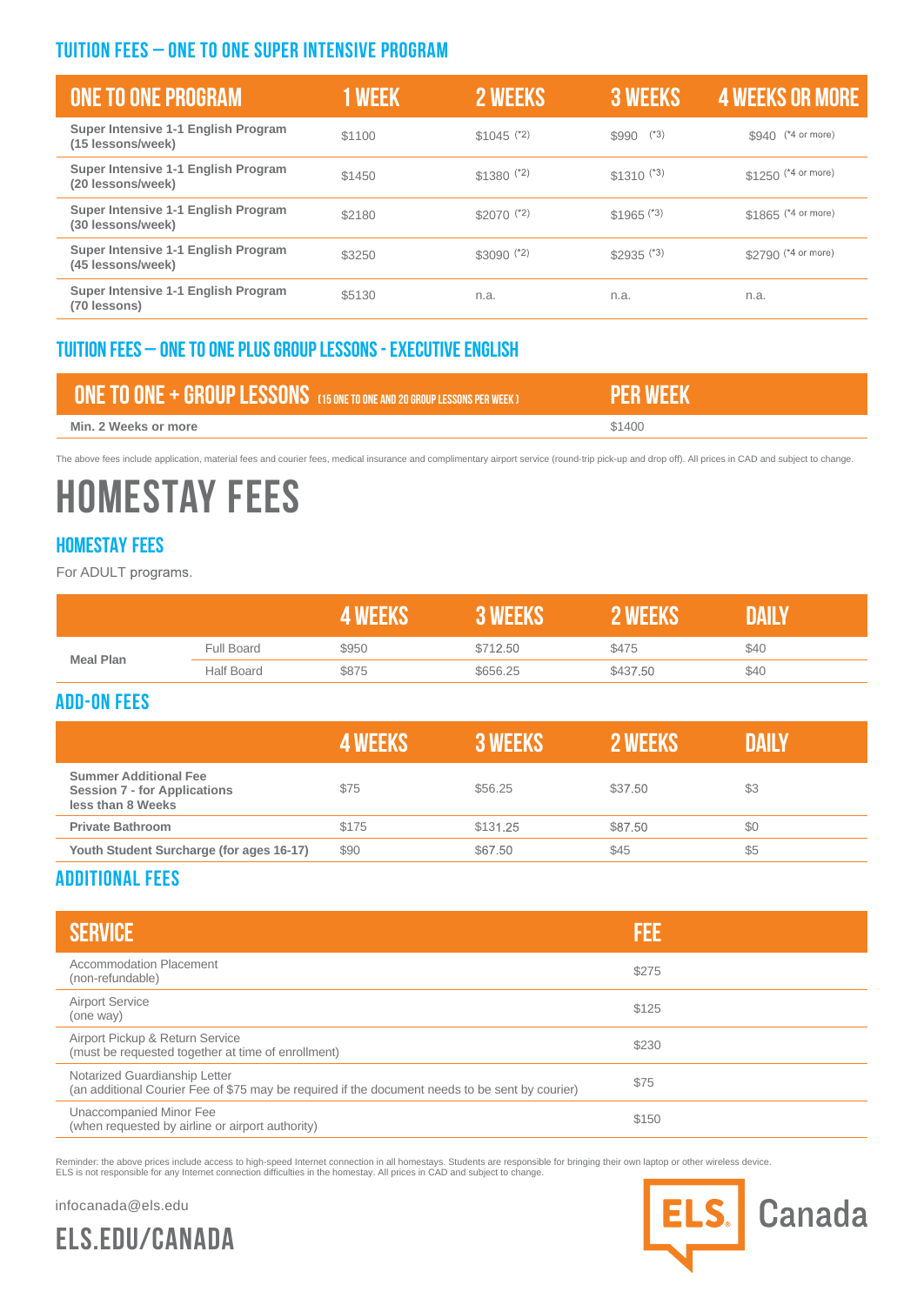### **DESCRIPTION OF FEES AND GENERAL INFORMATION**

#### **Accommodation Placement Fee**

This charge covers the expense of finding a suitable host family for each student. It includes any necessary postarrival counseling and re-placement to a new home if the student is not satisfied with the original placement within the first 4 weeks.

#### **Meal Plan**

Full Board includes three meals per day plus snacks, seven days per week. The host family will prepare dinner most nights; students may be required to prepare their own breakfast and bag lunch for school. Half Board includes breakfast and dinner only, no lunches or snacks are included. Again, the host family will prepare dinner most nights; students may be required to prepare their own breakfast.

#### **Location of Homestay Families**

Homestays are located 30-65 minutes from the ELS Centers by public transit. Actual travel times may vary slightly on a day-to-day basis depending on factors beyond our control such as traffic or weather.

#### **Peak Season / Summer Surcharge**

The Summer/Peak Season Additional Fee will be charged for any new applicant starting in Session 7 for a total of less than 8 weeks.

#### **Youth Student Surcharge**

As there is a greater degree of responsibility required in taking care of younger students, the above charge applies to any student 17 years old or younger. When a student turns 18 during their stay with us, the adult rate will apply from the first full session following their 18th birthday.

#### **Private Bathroom**

Students who pay extra for a private bathroom will have exclusive use of their own bathroom facilities, which will include a shower or bath.

#### **Airport Pickup Service**

Students will be met at the airport by a representative of the Airport Pickup Service (holding a sign with their name on it) who will take them to their new homes and introduce them to their Homestay families. Pickup Service is only available for students with flights scheduled to arrive before 11pm. Airport Pickup Service arranged through ELS is only available for students residing in our homestay program or staying in apartments or hotels that ELS has arranged. Airport pickup service is mandatory for all students ages 16 and 17 residing in our homestay program.

infocanada@els.edu



#### **Airport Return Service**

Students will be picked up at their homestays and driven to the airport by our Airport Return Service. Typically, we plan for students to be at the airport three hours prior to their departure for international flights.

#### **Homestay Period**

Homestay fees are applied to a four-week period. Students are welcome to arrive anytime on Saturday or Sunday before their program begins and depart anytime on Saturday or Sunday after their program finishes. Early arrivals (before Saturday) and late departures (after Sunday) will be subject to additional nightly fees.

#### **Payment of Homestay Fees**

Students are required to pre-pay a minimum of the first session's Homestay fee and the Accommodation Placement fee at the time course fees are remitted. Homestay is only guaranteed for the sessions that students have pre-paid for in full; therefore, we recommend that students pre-pay the full amount for the number of sessions they will be studying. If a student has to be moved, there may be a second Placement Fee. All students under ELS Canada guardianship must pre-pay their full homestay fees for the entire length of their studies. Following the first session, fees are payable directly to ELS two weeks before the start of the next session.

#### **Notarized Guardianship Letter**

Some students aged 18 or younger may be required to have their parents appoint a legal guardian for them while in Canada. ELS Canada Center staff can perform this service, and ELS can provide a notarized Guardianship Letter as long as the student is using our Homestay service. More informa-tion on when a Guardianship Letter is required can be found at: http://www.cic.gc.ca/english/ study/study-minors.asp. An additional Courier Fee may be charged if the document needs to be sent by courier.

#### **Unaccompanied Minor Fee**

When required by an airline or airport authority, this fee covers the additional time required when picking up and dropping off the students with Unaccompanied Minor documentation. Please contact the center directly at infocanada@els.edu for more details on completing the Unaccompanied Minor documentation.